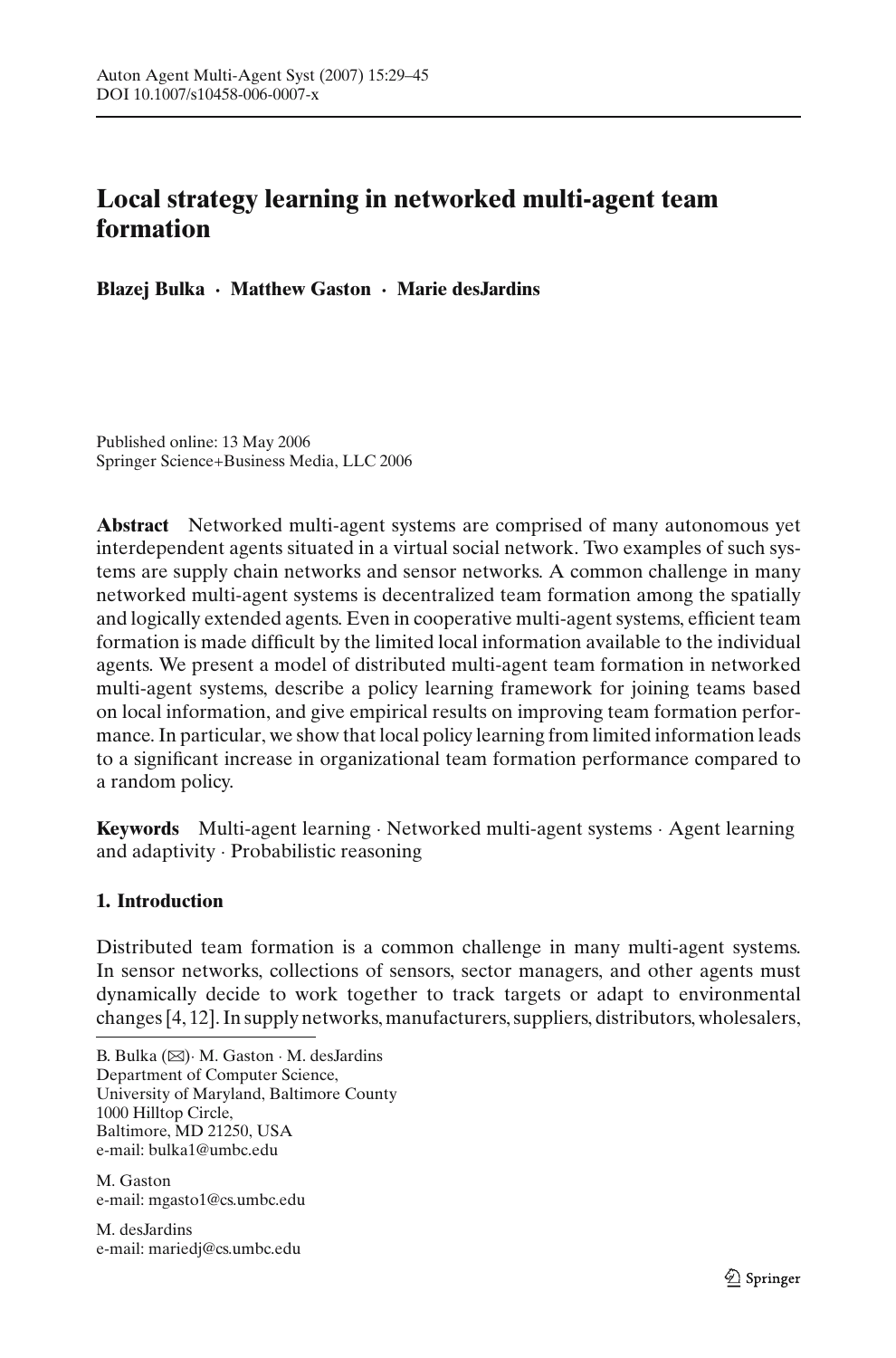and consumers form informal teams in order to efficiently distribute goods and to adapt to supply and demand [26, 23]. The process of distributed team formation involves agents autonomously deciding to cooperate with other agents in order to accomplish joint tasks.

Several factors compound the challenge of designing agents for efficient distributed team formation. In large agent organizations, the agent-to-agent interactions may be limited by a social network. The social network may result from a variety of factors, including physical proximity, communication limitations, limited knowledge of other agents and their capabilities, trust relationships, and organizational structures. Dynamic, real-time task environments, where the agents have limited information about the structure of future tasks, make the design of effective team joining strategies difficult. Finally, limited local information as a result of the virtual social network and the lack of a centralized controller makes it difficult for agents to determine the behaviors of other agents and to decide which teams to join.

Most of the previous work on agents learning to form teams in multi-agent systems focused on environments with access to global information and no restrictions arising from the social network. Kraus et al. described and evaluated several heuristics for coalition formation [15]. These heuristics involved an agent evaluating all possible coalitions, assuming that the agent could observe all possible tasks and all other agents. Nair et al. formulated the problem of allocating roles among existing teams as a communicating decentralized POMDP [16]. Although it is possible to solve the problem when formulated in this way, it is shown to be NEXP-complete in the case where the agents pay a penalty for communicating with each other [3]. Therefore, optimal role allocation in communication-restricted agents with more than a few agents is intractable. This observation supports our emphasis on the distributed, on-line learning of heuristics for dynamic team formation. Other previous work has focused on learning to select appropriate coalition partners assuming no restrictions imposed by the social network [6] and on learning to select an optimal, predefined coordination method [8].

This paper focuses on the problem of dynamic, distributed team formation in a networked multi-agent system with a real-time task environment. In particular, we develop and empirically test a learning framework within which agents attempt to learn effective team initiating and team joining policies online. The goal is to learn local policies that improve the aggregate performance of the agent organization, measured as the proportion of successfully completed tasks. We find that it is possible for agents to learn effective policies from experience and that locally learned policies can significantly improve organizational performance in a variety of network structures.

Note that we are interested in agents that are self-interested, but not to the point of deliberately interfering with other agents' activities. Specifically, the agents in our environment join teams based solely on the expected utility of doing so. We assume a fixed payoff for successful tasks (and zero payoff for failed tasks), so these agents can join teams based on the estimated (learned) probability of that team's success. We refer to this behavior as *locally self-interested*. [1](#page-1-0)

<span id="page-1-0"></span> $<sup>1</sup>$  In contrast with our "locally self-interested" agents, a genuinely cooperative agent might exhibit</sup> sacrificial behavior: for example, it might forgo joining a high-probability team if another agent can fill that role equally well, and instead join a lower-probability team for which the agent is the only hope of success. On the other hand, a genuinely malicious agent might exhibit hostile behavior: for example, it might deliberately join a team knowing that doing so will eliminate any possibility of that team succeeding. Our framework does not account for such behaviors, which could be interpreted as rational, but would require a more complex utility model.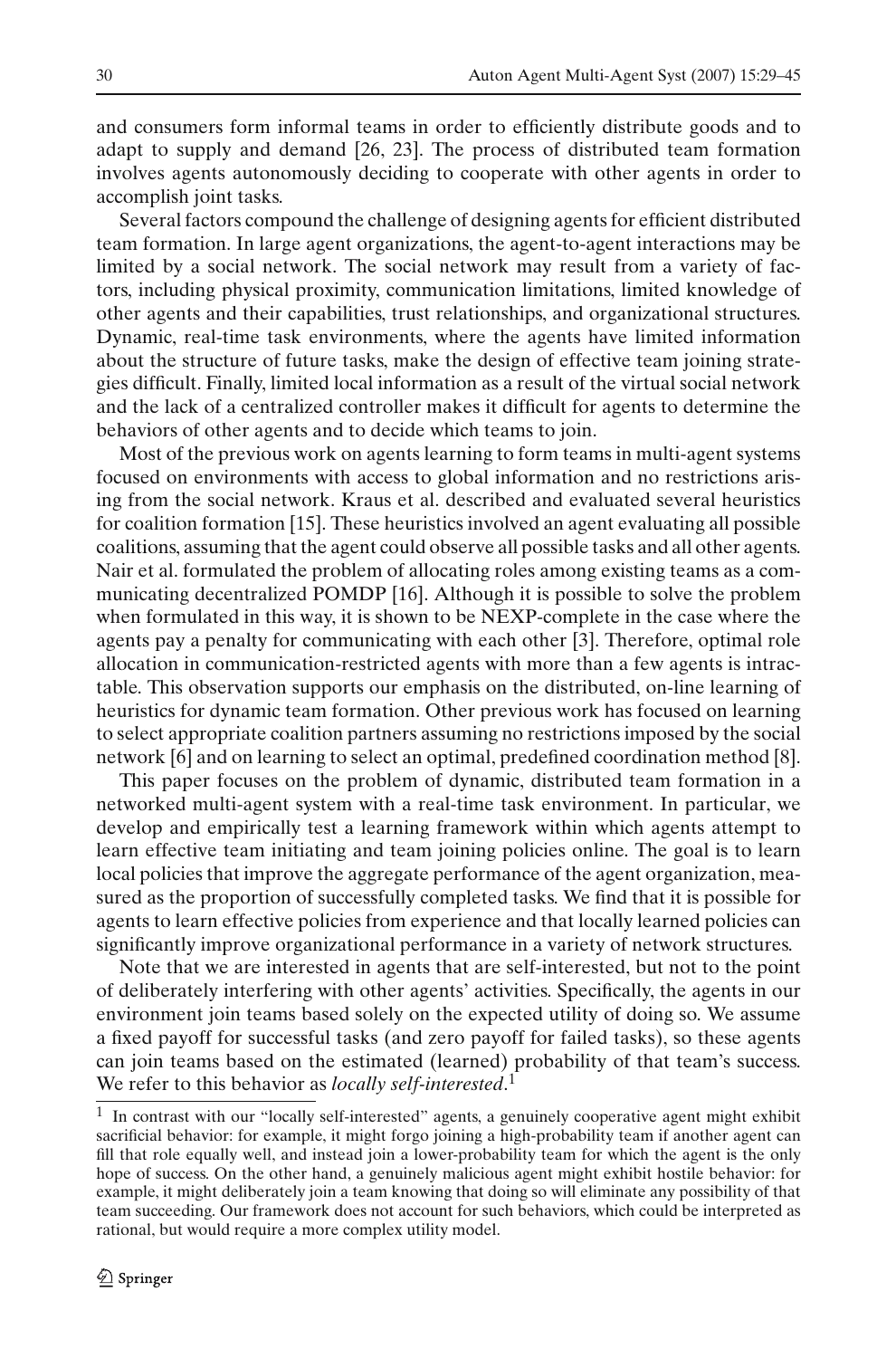#### **2. A model of multi-agent team formation**

To explore simultaneous learning of team joining policies in a dynamic environment, we have selected a simple multi-agent system model motivated by previous work on agent team formation [1, 10, 15, 16]. The model provides a dynamic team formation environment in which agent teams form spontaneously in a completely decentralized manner and the agents' decision making is based solely on local information. In addition, the model allows for potentially very large agent organizations where the agents are embedded in a social network. The model is only concerned with the dynamic formation of teams and not with post-formation teamwork mechanisms or protocols, for which there is a large body of previous work [13, 17, 20, 25].

In our model, tasks are generated periodically and are globally advertised to the organization. A *task* is modeled as a set of required skills that a group of agents must provide over a specified duration of time, before a specified deadline. These tasks are simple abstractions of real-world tasks such as a coordinated rescue operation in an emergency response domain, a group of sensors tracking a vehicle in a sensor network domain, or a set of distributor agents in a supply chain domain.

Agents attempt to form teams to accomplish the advertised tasks. The agents in the organization are embedded in a virtual social network that restricts the set of possible agent teams: specifically, for an agent to be on a team, the agent must have a social connection (i.e., a shared edge in the social network) with at least one other agent on the team. Since we are only concerned with the formation process, tasks are generic in that they only require that a team of agents with the necessary skills form to accomplish the specific task.

In this model of team formation, the organization consists of  $N$  agents,  $A =$  $\{a_1, a_2, \ldots, a_N\}$ , where each agent can be considered as a unique node in a social network. The social network is modeled by an adjacency matrix *E*, where an element of the adjacency matrix  $e_{ii} = 1$  if there is an edge between agent  $a_i$  and  $a_j$  and  $e_{ii} = 0$ otherwise. The social relationships among the agents are undirected, or symmetric, so  $e_{ii} = e_{ii}$ . In the agent organization, each agent is also assigned a single fixed skill,  $\sigma_i \in [1, \sigma]$ , where  $\sigma$  is the number of different types of skills that are present in the organization. In the experiments presented in this paper, skills are assigned to each agent uniformly at random from the set of potential skills.

During the team formation process, each agent can be in one of three states: uncommitted, committed, or active. An agent in the uncommitted state is available and not assigned to any task. An agent in the committed state has selected a task, but the full team to work on the task has not yet formed. Finally, an agent in the ACTIVE state is a member of a team that has fulfilled all of the skill requirements for a task and is actively working on that task. Only uncommitted agents can commit to a new or partially filled task. In the case when multiple uncommitted agents compete to satisfy a skill in the task, only one of them, selected at random, will become committed and the rest will remain uncommitted. Committed agents cannot decommit from a given task. Upon task completion, agents in the ACTIVE state return to the UNCOMMITTED state. An agent's state is denoted by *si*.

Tasks are introduced at fixed task introduction intervals, where the length of the interval between tasks is given by the model parameter  $\mu$ . Tasks are globally advertised (i.e., announced to all agents). Each task  $T_k$  has an associated size requirement,  $|T_k|$ , and a  $|T_k|$ -dimensional vector of required skills,  $R_{T_k}$ . The skills required for a given task  $T_k$  are chosen uniformly with replacement from  $[1, \sigma]$ . Each task is advertised for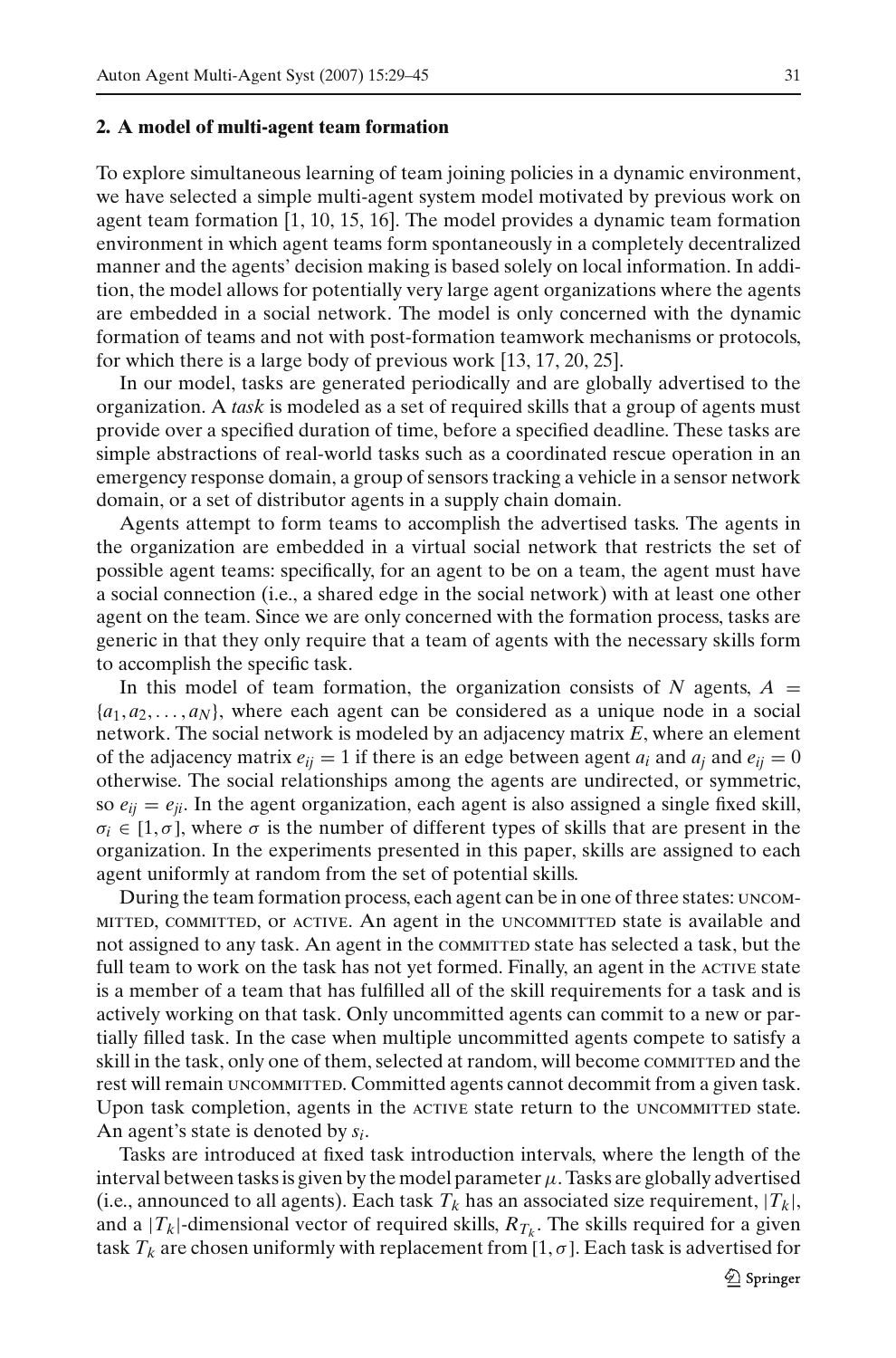a finite number of time steps  $\gamma$ , ensuring that the resources (i.e., agents) committed to the tasks are freed if the full requirements of the task cannot be met. That is, if a task is advertised for more than  $\gamma$  time steps without a full team forming, the agents committed to the task return to the UNCOMMITTED state. Similarly, teams that successfully form to fill the requirements of a given task are only active for a finite number of time steps  $\alpha$ .

*Agent social networks.* Since we are primarily interested in large agent organizations where the control of the agents does not necessarily fall under a single authority, we explicitly model the agent social network. Real-world constraints such as cognitive limitations, geographical considerations, and limited communication capabilities make it impossible for an individual agent to know about or communicate with *all* other agents. In our team formation model, the agent social network explicitly restricts the sets of agents that can form teams.

**Definition 1** A valid team is a set of agents  $M = \{a_i\}$  that induce a connected subgraph of the agent social network and whose skill set  $\{\sigma_i\}$  fulfills the skill requirements for task *Tk*.

The requirement of a team to induce a connected subgraph of the agent social network means that for some agent in the team,  $a_i \in M$ , there must exist at least one other agent,  $a_j \in M$ ,  $i \neq j$ , such that  $e_{ij} = 1$ . An agent is therefore considered to be *eligible* to commit to a task in two situations: (1) when no other agents are committed to the task or (2) when at least one neighbor of the agent is already committed to the task. In essence, this requires that an agent on a team must "know" at least one other agent on the team.

Previous work on networked multi-agent team formation has demonstrated that the ability of an organization of agents to effectively form teams depends heavily on the structure of the agent social network [9]. In particular, networks with short average path length and hub-like structures support a diverse set of possible teams and, therefore, a large number of task configurations. Given the dependence of team formation performance on network structure, we explored policies for adapting the network structure as a means of improving performance in our earlier work [11]. In this paper, we embed the agents in fixed network structures and focus on the ability of individual agents to learn effective team joining policies.

*Team formation policies.* During each iteration of the model, the agents receive advertisements about the current tasks in the system. Each agent with  $s_i$  = uncommitted considers all currently advertised tasks for which it is eligible and selects at most one of them. If the selected task has no other agents committed to it, an agent initiates a new team; otherwise, it joins the existing team. We refer to an agent's strategy for selecting teams to initiate as the agent's *team initiation policy*. The strategy for joining existing teams is termed the agent's *team joining policy*.

The policies for initiating and joining teams are an important factor in the performance of multi-agent team formation. There are many possibilities for these policies. One simple policy involves an agent always trying to commit to a task by randomly selecting from all tasks for which the agent is eligible. Such a policy, which combines team initiation and team joining, may create unnecessarily high demand on, or inefficient use of, the resources in the system (e.g., agents may commit to tasks for which it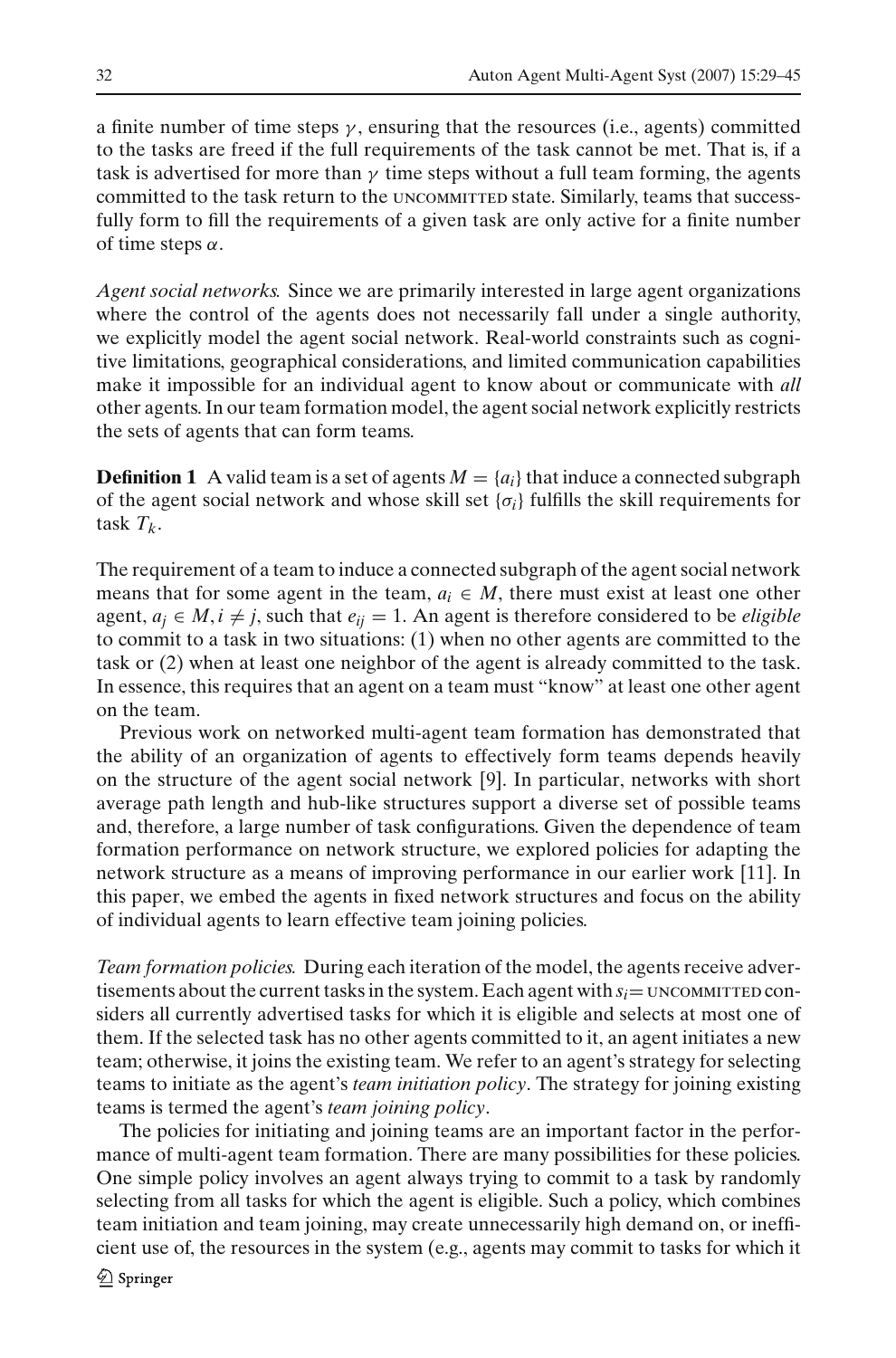is impossible for a team to form). Another simple policy, which may place less burden on the agents, is a policy in which agents commit to tasks with a given probability that depends in a fixed way on local information, such as the relative percentage of positions filled. We are interested in designing agents that autonomously learn effective team formation policies to improve organizational performance. Our framework for learning team joining and team initiating policies is discussed in Section [3.](#page-4-0)

In our experiments, we use as a baseline the *random policy*, which selects uniformly from all of the tasks for which the agent is eligible, including a virtual *wait task*. Let *E* denote the number of open tasks for which an agent is eligible. An agent using the random policy selects from the eligible tasks (including the wait task) with probability

$$
P(J_i) = \frac{1}{E+1} \tag{1}
$$

where  $J_i$  is the act of committing to the *i*th eligible task. The purpose of the wait task is to prevent agents from always committing to a team at the first opportunity, since doing so may not necessarily be the best option.

We also developed several simple hand-coded, rule-based strategies for overconstrained networked team formation environments as a baseline (e.g., prefer to join a task whose team is almost formed, or always join a team when eligible to do so). Although the random policy is quite simple, we have found it to outperform the hand-coded strategies that we tried.

*Organizational performance.* We measure the team formation performance of the agent organization as the ratio of number of teams successfully formed to the total number of tasks introduced to the system:

$$
org. performance = \frac{\text{\# of teams successfully formed}}{\text{\# of tasks introduced}} \tag{2}
$$

This measure of performance provides a global measure of the effectiveness of the agent organization in forming teams to execute the advertised tasks. In the following section, we describe a framework for individual agents to learn effective team formation policies and discuss the challenges associated with distributed simultaneous learning.

#### <span id="page-4-0"></span>**3. Learning to initiate and join teams**

Rather than designing specific team formation policies for agents, mechanisms for the individual learning of effective team joining and team initiating policies allow the agents and the organization to deal with variability in the team formation environment, including task structure and network structure (e.g., node failures). Moreover, in many network structures, the agents have diverse patterns of connectivity with the rest of the organization. It is difficult to specify team joining policies for all possible positions in a social network: for example, a hub agent with many connections may need a different policy than a "fringe" agent with only one or two connections. Therefore, learning to effectively join teams from any position in the network is extremely useful.

In order to capture a realistic team formation environment, agents are forced to make decisions based solely on local information. Any access to global data would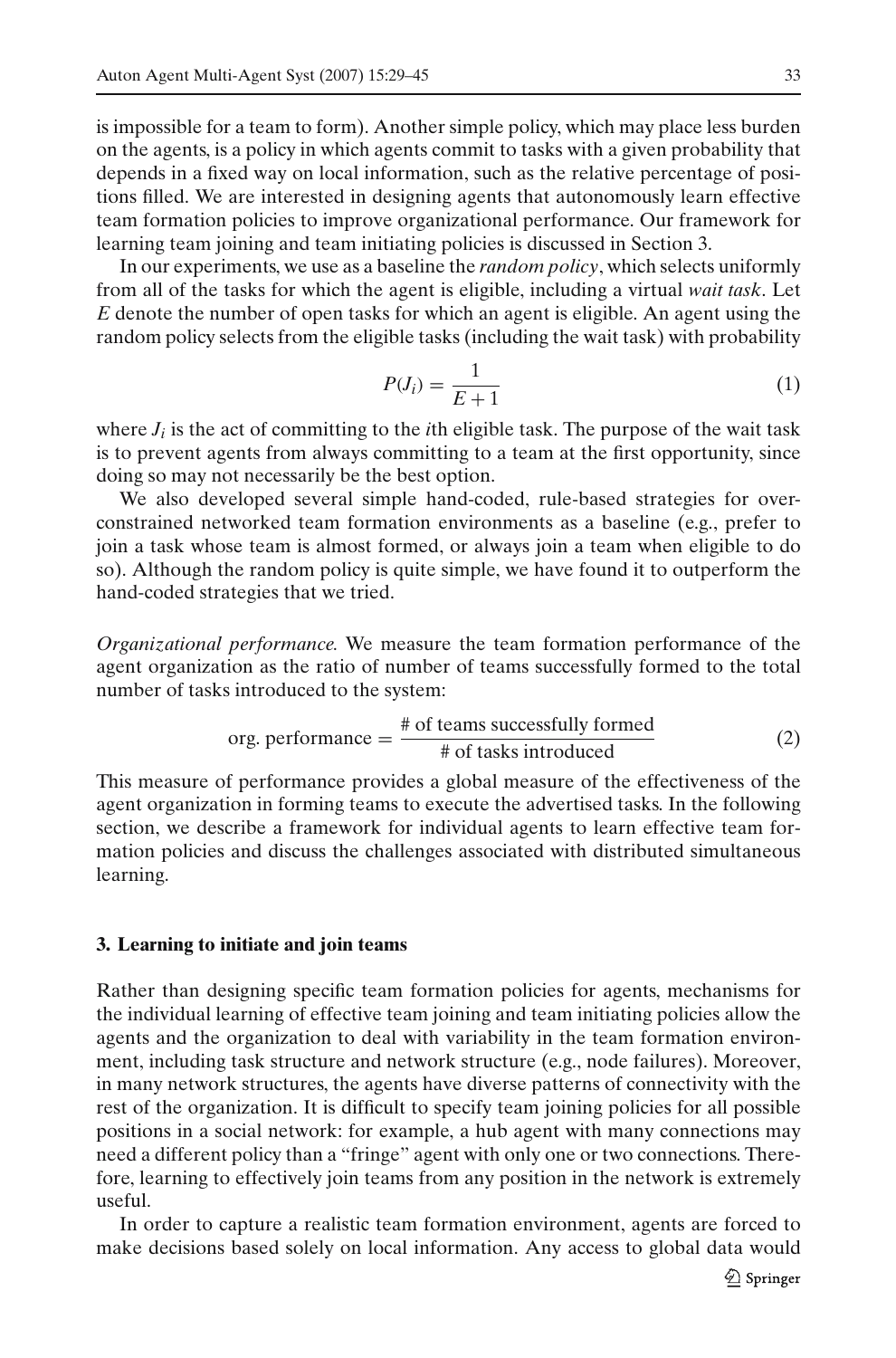require either extensive communication among agents or a centralized point in the system. Moreover, relying only on local information reduces the computational burden on the agents.

Some of the key challenges involved in multi-agent learning in a distributed team formation environment include:

- *Decisions based solely on local information*: Each agent must make decisions about joining teams, initiating teams, or waiting given only partial information about the state of the organization. The information is limited by the position of the agent in the social network and by the dynamic nature of the environment. This means that an agent's knowledge of the topology of the network, skills and states of other agents is limited only to its immediate neighbors. Additionally, an agent cannot know what tasks will be introduced to the system in the near future.
- *Local policy interference*: The policies of two nearby agents (e.g., neighbors or neighbors of neighbors) can interfere with each other when the agents attempt to select teams to initiate and join. For example, one agent may learn to join teams only when a specific neighbor is UNCOMMITTED (hoping that the UNCOMMIT-TED neighbor will subsequently join the team), while the neighbor may learn to avoid teams of which the first agent is a member. Moreover, interference can propagate through the agent organization. We observed this problem to be common in simultaneous interdependent adaptation.
- *Learning to wait*: In the dynamic team formation environment, it may be in an agent's best interest to delay, rather than committing to any task for which the agent is eligible. For example, an agent having very few neighbors available (uncommitted neighbors) could wait until the other neighbors become uncommitted, rather than participating in a team that is unlikely to be formed because of an insufficient number of available agents. However, the reward for waiting is necessarily delayed, making it difficult to explicitly learn to wait. Additionally, the value of deciding to wait is dependent upon the actions of an agent's neighbors (and, indirectly, on the rest of the agent network). After all, waiting for the busy neighbors may be futile if the neighbors decline to cooperate.
- *Blocking*: If agents are strictly greedy and attempt to join as many successful teams as possible, blocking may increase. Blocking occurs when an agent is in the committed or active state, preventing teams from forming in that part of the network structure. This phenomenon is similar to a bottleneck in a flow network. Effectively, it may cause the network to fragment into separate pieces. It is desirable for agents to learn to prevent or reduce blocking.
- $\hskip1cm -$  *Local performance*  $\neq$  global performance: If the agents in the organization attempt to naively optimize local performance (i.e., join as many successful teams as possible), global performance is not necessarily optimized. One "greedy" agent can reduce the performance of all of its neighbors, by making poor task choices or "stealing" skill slots on a specific task, resulting in lower collective performance. Alternatively, an agent trying to locally optimize performance may decide only to join teams that are almost a certain team formation success. If such risk-averse behavior becomes common, almost no agent would like to undertake the high-risk operation of establishing a new team. Ultimately, in this "tragedy of the commons" scenario, very few teams may form at all, reducing both global and local performance.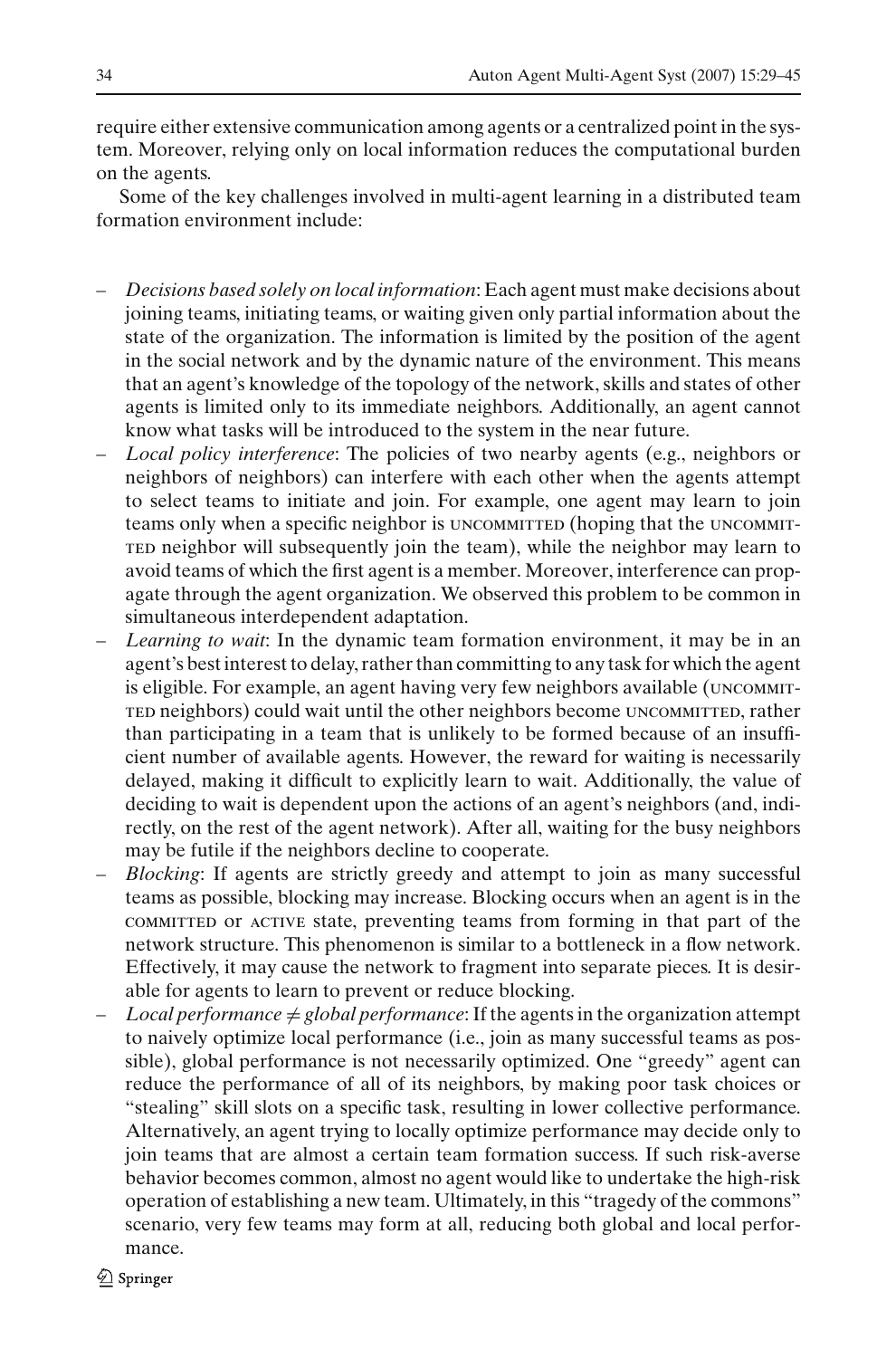– *Inhibiting learning*: Poor performance in one region of the organization can propagate through the organization. If an agent in a certain part of the organization learns a poor or selfish policy, it can inhibit a neighbor's ability to learn which tasks are good to initiate or join. This can be a result of teams being co-opted or corrupted by the agent with the poor or selfish policy, resulting in failure of teams that would otherwise have a high likelihood of success.

Many of these challenges are interdependent, manifesting themselves simultaneously in the dynamic team formation environment.

*Overview of the decision making and learning process.* In our learning framework, the agents try to learn effective team joining and team initiating policies in real time, based on their previous experiences. The learned policy is then used to make specific team joining and team initiating decisions based on the current, locally perceived state of the agent's environment.

During each iteration, the agents receive advertisements of tasks for which they are eligible at this time. For each of the tasks, an agent estimates the probability of a task's success  $p_i$ , which is defined to be the probability that a full, valid team will be formed before the task's expiration, provided that the agent joins this team. The agents learn to estimate probabilities  $p_i$  by using classifiers, which determine how favorable the current conditions are. The details of classifying tasks are described in more detail below.

Once the agent calculates all the probabilities, it considers the option of not committing to any task because the current conditions are deemed unfavorable. Based on the estimated probabilities of success of the available tasks  $p_i$ , the agent computes the expected discounted utility of waiting for one more iteration and the expected utility of committing to any of the available tasks in this iteration. Next, the agent chooses one of these two options randomly with probabilities proportional to the utilities of the two options. The details of calculating the utilities are given below.

If an agent decides to commit to any task, rather than waiting, it selects a task randomly from the available tasks. The probability of a task being selected is proportional to its probability of success  $p_i$ , as determined by an appropriate classifier. Having selected a task and successfully committing to it, the agent becomes COMMITted, and will eventually experience the result of its team formation decision: whether a team formed before the task's expiration date or the team formation failed. After receiving the feedback, the agent updates its classifiers and utilities based on the state of its local environment when the commitment decision was made.

*Learning probabilities of tasks' success.* Whenever an agent receives a task advertisement, it records the current state of its environment, including the state of the team for this task (how many and which slots of the tasks are still unfilled) and the states of its neighbors. Later, when it is known whether the team formed successfully or failed to form within the time limit, this stored state is used to create a training instance. The instance is labeled as JOIN or IGNORE, based on the success or failure of the team, respectively. Subsequently, the learning model is updated using these training instances to influence future team formation decisions. In our approach, the agent only learns probabilities of tasks' success based on the tasks it decided to join. The tasks the agent decided to ignore are not remembered because it is not known whether they would have been successful or not.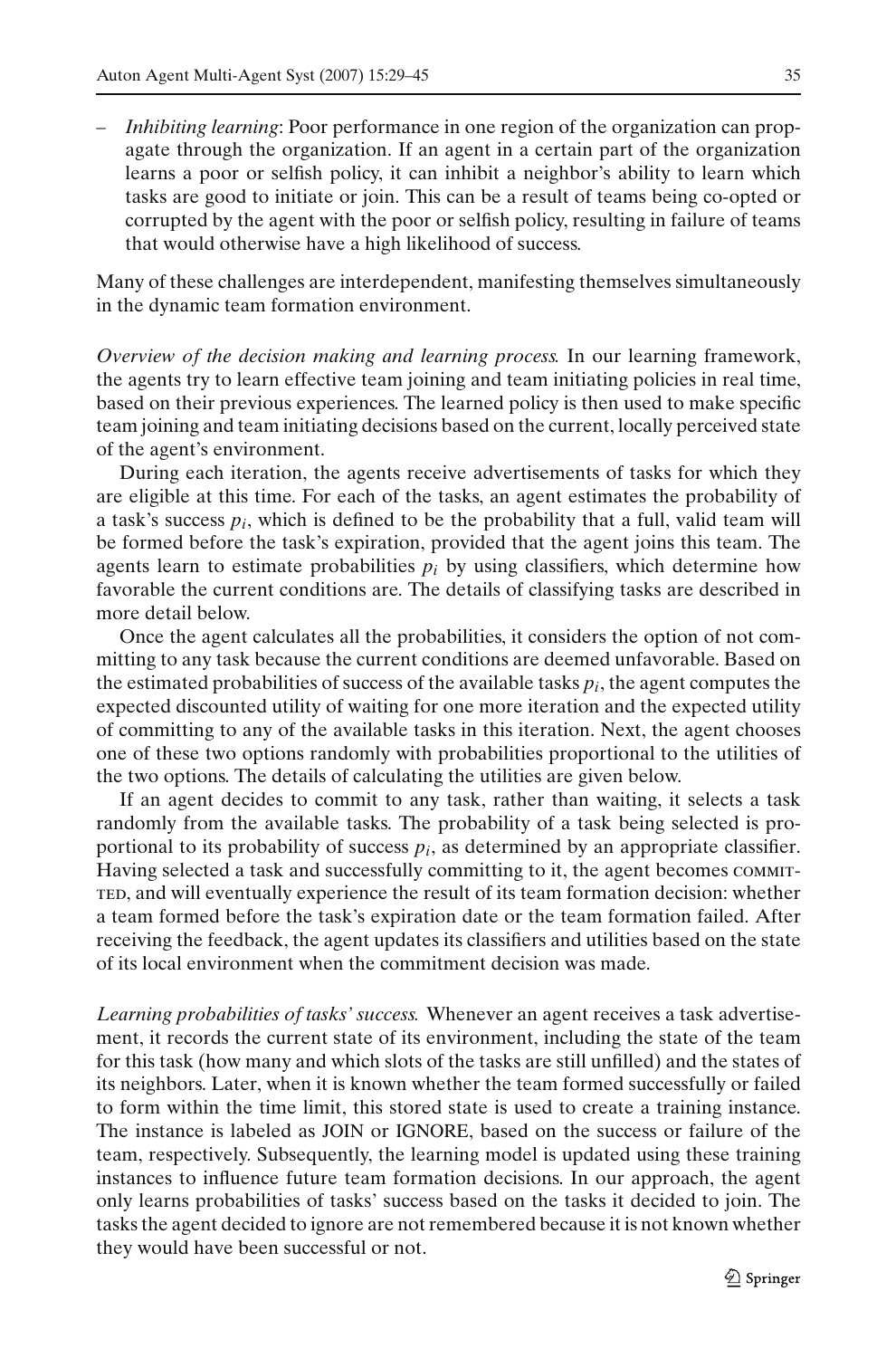A training instance includes the following attributes of an agent's local environment: the states of each of the neighbors; the skills of each of the neighbors; the number of unfilled slots in the task; the skills required for the task; and the amount of time that the task has been advertised. The information about the skills required for a task includes whether each of the  $R_{T_k}$  skills is *not required for this task, required but already filled*, or *required but not filled*.

In our learning framework, the agents use two classifiers: one for team initiation and another for joining existing teams. The decision to use two classifiers was based on the fact that initiating a team and joining a partially filled team are very different situations. For example, joining a team that already has most of its skill slots filled should have a greater probability of success than joining a team with mostly empty skill slots. However, if all agents only join nearly full teams, then overall organizational performance would suffer, since agents would never initiate new teams.

The knowledge summarized in a classifier may become outdated over time, because the neighboring agents also learn and change their behavior. This creates a need to gradually discard old experience that does not reflect the current situation. We solved this problem by assigning a weight to each training instance. Initially, each instance has a weight of 1.0, but at every iteration afterwards, its weight is decreased by multiplying it by a *decay discount factor* β. This ensures that the most recent experiences have a dominant role in the decision-making process.

We used the WEKA library [28] to provide the actual implementation of the classifiers. Initially, we experimented with a range of classifiers, including support vector machines with kernels (SMO) [19], decision trees (J48) [21], and Lazy Bayesian Rules (LBR) [29]. We selected Naïve Bayes [5] as our classifier of choice because of its ability to be updated with new learning instances in real time, its simplicity, and its performance.

*Learning to wait.* Having obtained the probabilities of each task's success from the classifiers, an agent has to decide whether the probabilities are high enough at a moment to merit joining a task, or if it is better to wait for a more advantageous situation. In our simulation, agents try to learn a good behavior by using reinforcement learning [22]. They estimate the utility of *join* or *wait* in this iteration by learning a value function  $Q(s_{RL}, a_{RL})$ , where  $s_{RL}$  is one of the states describing the agent's situation, and  $a_{RL}$  is one of the two possible actions: joining an available task and waiting.

We define a set of abstract states that correspond to the expected probability that joining a task will be successful. If the agent chooses to join some task, then the tasks are selected at random, proportionally to their estimated probability of success,  $p_i$ . Therefore, it is possible to compute the *expected probability of success of a randomly selected task*:

$$
Ep = \sum_{i} \frac{p_i}{\sum_j p_j} p_i = \sum_i \frac{p_i^2}{\sum_j p_j}
$$
 (3)

The expected probability *Ep* determines the agent's state, which we refer to as *sRL*. The potential range of values of  $Ep[0, 1]$  is divided into  $n_{RL}$  intervals, where  $n_{RL}$  is a parameter set by the designer:

$$
\left[0, \frac{1}{n_{RL}}\right], \left(\frac{1}{n_{RL}}, \frac{2}{n_{RL}}\right], \dots, \left(\frac{n_{RL}-1}{n_{RL}}, 1\right] \tag{4}
$$

 $\mathcal{Q}$  Springer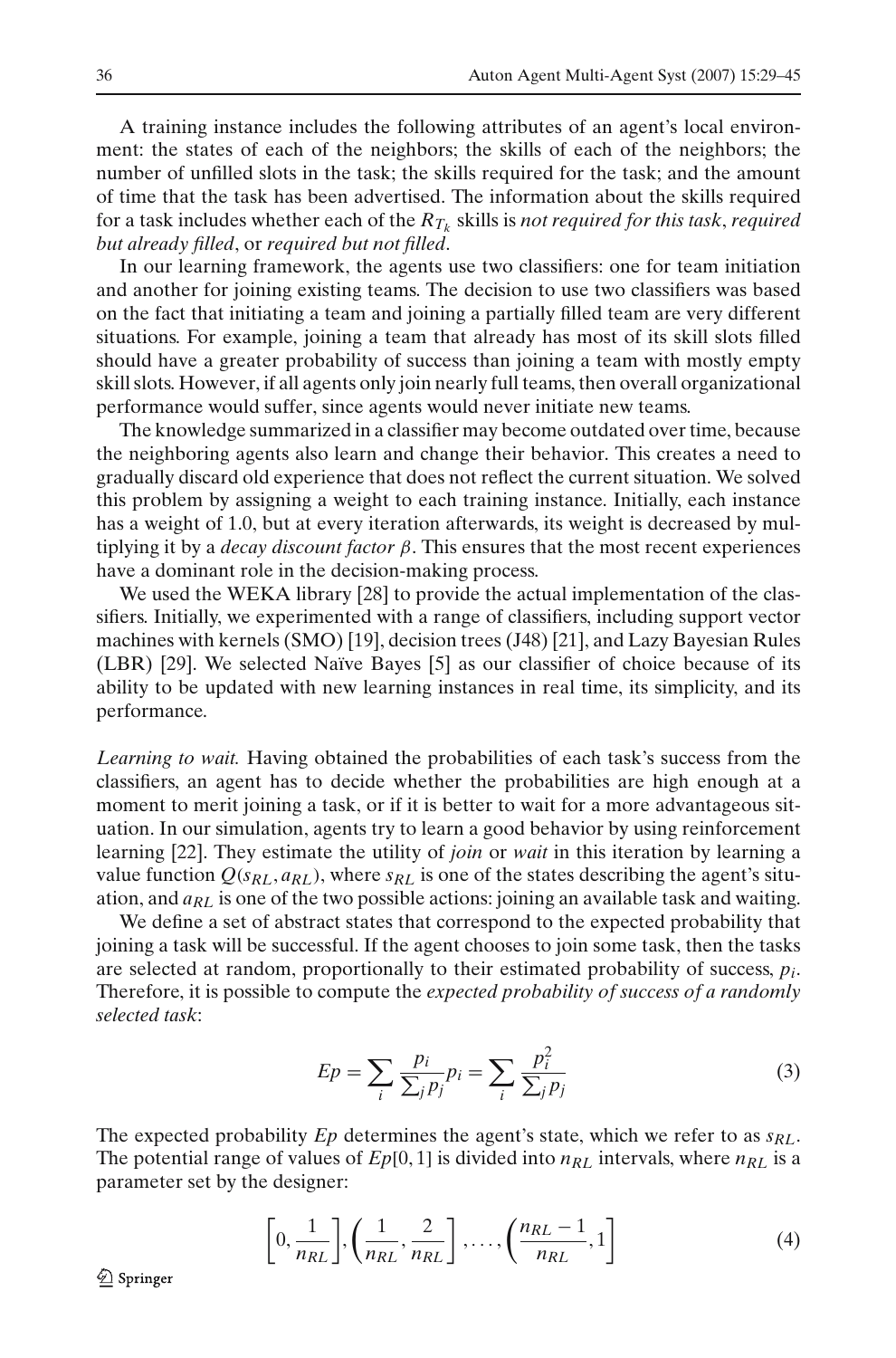The value function  $Q(s_{RL}, a_{RL})$  is updated when the result of each team joining attempt is known. For a decision to join that was made at time *t* in state  $s_{RL}^t$  (dependent on the value of  $E_p$ ), an appropriate reward  $r_{RL}$  is assigned (1.0 for a team that successfully formed, and  $0.0$  for a team that failed) to the state  $s^t_{RL}$ :

$$
Q(s_{RL}^t, join) \leftarrow Q(s_{RL}^t, join) + \alpha_{RL}(r_{RL} - Q(s_{RL}^t, join)),
$$
\n(5)

where  $\alpha_{RL}$  is a learning rate set by the designer.

Additionally, if the agent was waiting for *j* iterations prior to the joining decision, the states at iteration  $t - 1$ ,  $t - 2$ , ...,  $t - j$  are modified with reward  $r_{RL}$ , discounted respectively with the discount factors  $\gamma_{RL}, \gamma_{RL}^2, ..., \gamma_{RL}^j$ .

$$
Q(s_{RL}^{t-i}, wait) \leftarrow Q(s_{RL}^{t-i}, wait) + \alpha_{RL}(\gamma_{RL}^i r_{RL} - Q(s_{RL}^{t-i}, wait)).
$$
 (6)

*Idleness limit.* During a simulation, the agents may perceive the utility of joining as very low, especially during the initial iterations of the simulation, when the initial utility values promote waiting rather than joining. This can also happen after a long series of team joining failures. Because of this, affected agents would not join any teams, would gather no further experience, and a vicious cycle of inexperience would ensue. To avoid this form of "learned helplessness," agents always switch to using the random policy after periods of inactivity. We denote the length of this period of inactivity as the *idleness limit*. If an agent exceeds its idleness limit (i.e., it does not attempt to join a team for a specified amount of time), it is forced to select a task to join at random for that time step.

*Filtering negative instances.* Since we focus on heavily loaded task environments, most of the agents see far more team failures than successes. If this is not taken into account, the perceived task success probability and joining utilities may drop. As a result, the agents will quickly stop joining any teams (unless forced by the idleness limit) and the performance will degrade below that of the random policy. In order to avoid this difficulty, we use filtering, or sampling, of negative training instances. In our learning framework, negative training instances are filtered if the ratio of positive training instances to negative training instances is too low. Specifically, a negative training instance will be kept with probability *pacc*, where

$$
p_{acc} = \min\left(1.0, 2 \times r \times \frac{\text{\# of positive instances}}{\text{\# of all instances}}\right). \tag{7}
$$

<span id="page-8-0"></span>The ratio  $r (0 \le r \le 1)$  is a parameter that determines the acceptance rate of negative instances.

## **4. Results**

The goal of our experiments was to determine if it is possible for agents to learn effective team joining and team initiating policies. We also wished to evaluate the ability of the agents to learn *regardless of the topology of the agent social network*. That is, the goal was to develop and test a learning framework for an agent embedded in an arbitrary network structure. Therefore, we tested our approach on a variety of commonly used and realistic network structures: regular graphs (lattices), small-world networks [27], random graphs [7], and scale-free graphs [2].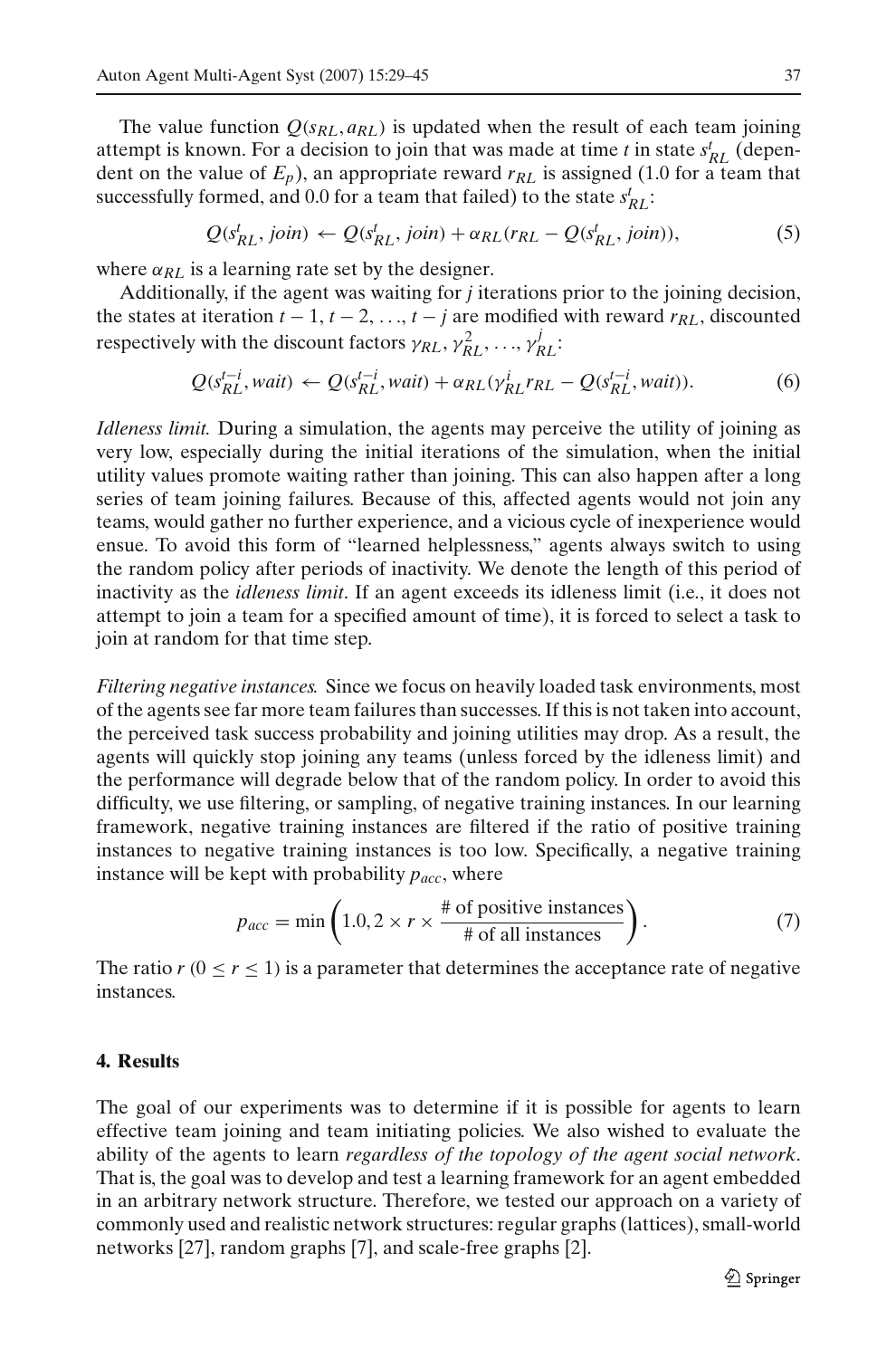*Experimental design.* In order to evaluate our learning framework, we ran simulations of the team formation model with the agents embedded in various social network structures. The primary metric is global performance: that is, the percentage of advertised tasks that are completed successfully. All of our experiments were in agent societies that consisted of 100 agents connected in a social network with approximately 400 edges. A similar number of edges (network density) ensured that on average, nodes in each of the networks had a comparable number of neighbors with whom they could form teams.

We generated 30 such network structures from each of the four network classes: lattice, small-world, random, and scale-free. All inconsistent network structures and network structures whose number of edges did not fall into the range [390, 410] were rejected as deviating too much from the average network density, and their generation was repeated until we obtained a structure meeting these criteria.

The regular graphs we generated were wrapped two-dimensional lattices of size  $10 \times 10$  (effectively forming a torus) with a coordination number of 2 (i.e., with each node connected to its two nearest neighbors in each direction). These graphs have 100 nodes and 400 edges, and were used to determine the standard size and network density of the other generated graphs.

Small-world networks followed the model presented by Watts and Strogatz [27], and were built by starting with a lattice, then randomly rewiring each edge with a probability of 0.1.

Random graphs were generated by adding an edge *ei*,*<sup>j</sup>* between agents *i* and *j* randomly with probability of 0.0808. (The expected number of edges for a random graph with this edge probability and 100 nodes is approximately 400.)

Scale-free graphs were generated by first adding two connected nodes, and then the rest of the nodes were added iteratively following the preferential attachment model described by Albert and Barabási [2]. (The nodes tend to connect to nodes that are already highly connected, i.e., that have high degree.) In this model, the probability that a new node *i* will be connected to an already existing node *j* is  $p_{i,j}$ , where  $d_i$ denotes the current degree of node *j*:

$$
p_{i,j} = m_0 \left( \frac{d_j}{\sum_{k=1}^{i-1} d_k} \right)^c.
$$
 (8)

In our networks, we used  $m_0 = 2.7$  and  $c = 0.88$ ; with 100 vertices, these parameter settings yield graphs with approximately 400 edges.

We ran a series of simulations on each of the network structures with the agents using the random policy to initiate and join teams, and a second series with the agents learning team formation policies in real time. The team formation model was parameterized to provide a heavily loaded task environment. Each simulation was run for 20,000 time steps. In all simulations,  $\sigma$ =10 and  $|T_k|=10$ . A new task was introduced to the system every time step ( $\mu$ =1) and each task was advertised for up to 10 time steps  $(\gamma=10)$ . Once a task began execution, it executed for 10 time steps ( $\alpha = 10$ ). Given this environment, an agent could receive at most ten simultaneous task advertisements. An environment with shorter task lengths would decrease the workload for the agents, and consequently make the problem easier. (Under a sufficiently light task load, agents simply learn to join as often as possible, given the eligibility constraints.) Conversely, longer task lengths would overload the network significantly.

2 Springer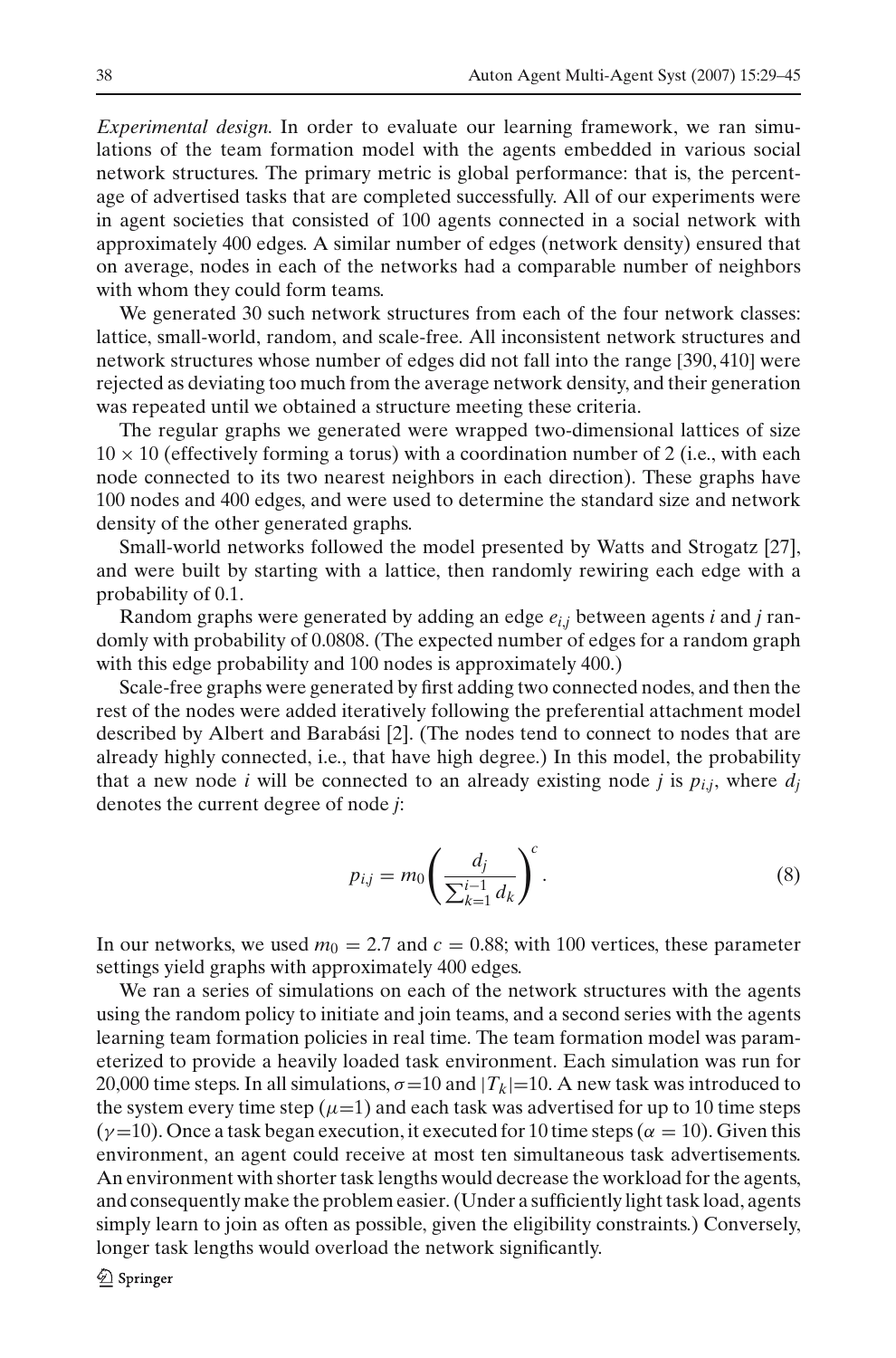The initial utility values returned by the value functions (see Section [3\)](#page-4-0) were set to 1.0 for waiting and to 0.1 for joining any available task  $(Q(s_{RL}, wait) = 1.0$ and  $Q(s_{RL}, join) = 0.1$ . Other reinforcement learning parameters were  $n_{RL} = 10$ ,  $\alpha_{RL} = 0.01$ , and  $\gamma_{RL} = 0.975$ . The idleness limit was set to 100; i.e., learning agents were forced to join some team whenever they went 100 time steps without attempting to join any teams. The *decay discount factor* was  $\beta = 0.9995$  and the negative instances were filtered with ratio  $r = 0.1$  (see Equation [7\)](#page-8-0).

These parameters were determined experimentally. A higher idleness limit led to slow learning, because initially some agents refused to join any teams, although they eventually managed to improve their behavior. A lower idleness limit only slightly influenced learning negatively (agents usually were eager to join teams after the initial period), unless the limit was set extremely low. In such cases, agents were forced to join almost all the time, and the system's performance resembled the performance of the random team joining policy. Interestingly, agents were usually forced to join because of the idleness limit only during the very beginning of the simulation, when they had no experience. After the initial period, forced joins were almost non-existent, and did not significantly influence the policy learned by the agents.

Similarly, setting the decay discount factor to a lower value caused agents to ignore their past experiences too quickly, and agents never managed to learn a good policy. On the other hand, further increasing the decay discount factor caused a decrease in performance after some time, when the old experiences—which were no longer relevant to the current situation—were still taken into significant consideration by the classifier.

*Comparison of strategies.* We found that agents were able to learn effective team formation policies (compared to the random policy), regardless of the underlying social network structure. In all of the networks, the learned policies significantly outperformed the random policy. The average results over all networks are presented in Fig. [1.](#page-10-0) The error bars show the 95% confidence interval for each measurement.

The agents consistently improved their performance over the first 3000 time steps. This gain in performance can be explained by the agents' use of accumulated experience, and the fact that initially not many agents were deciding to join any teams,



<span id="page-10-0"></span>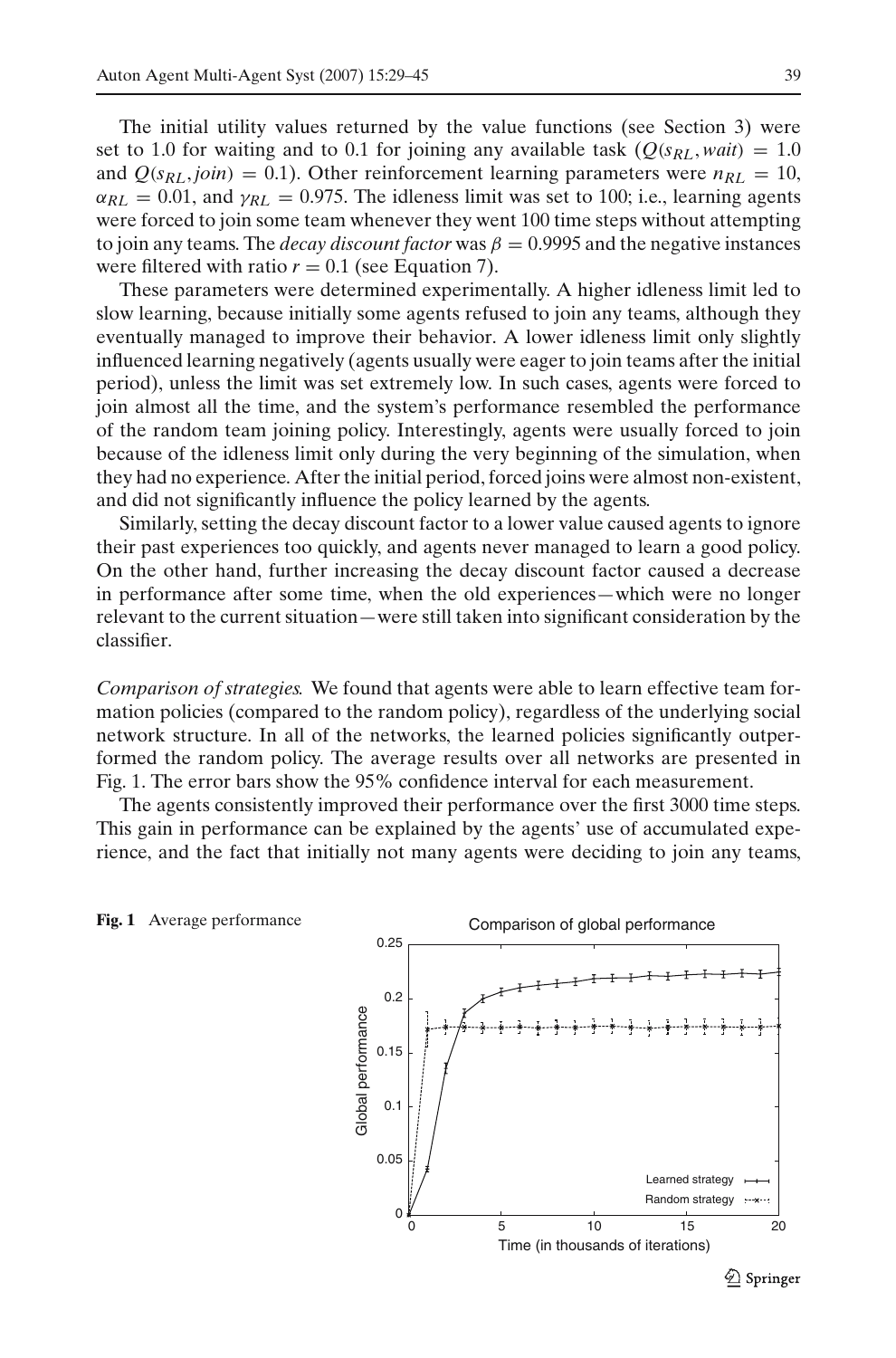or were choosing to start different teams than their neighbors. The first observation (initially no team formation) was partially caused by the fact that the initial utility of waiting was set very high. (Setting it to a lower value prevented agents from properly learning to wait and not steal positions on tasks away from other agents with higher probabilities of success on those tasks.)

We also found that the improved performance of the learned strategy did not significantly increase the average number of team joining attempts over that of the random policy. This result suggests that the learned strategies were also able to effectively decide when to wait, and were able to choose tasks that were more likely to succeed when they did join teams. This phenomenon can be seen in Figs. [2](#page-11-0) and 3.

*Discussion.* The results of our simulation show that the agent community ultimately learned how to coordinate their team formation decisions. We observed that the agents sometimes effectively "partition" the network into areas, depending on the current conditions, so that agents from one area do not interfere with forming teams from another area. The agents also developed different joining policies that were sensitive to their varying positions in the network. The last observation is consistent with intuition because an agent who has multiple neighbors (a hub node in the network) should have a different team joining policy than a satellite node. A hub node has a much wider selection of tasks and far greater possibility of blocking the network (a possible bottleneck). A satellite node, on the other hand, depends very much on the strategies of its neighbors (e.g., it makes little sense for such a node to start a new team, if its neighbors have not demonstrated in the past that they are willing to join such a team). Moreover, the fact that the number of joining attempts did not significantly increase despite the improved performance indicates that agents learned to wait more efficiently. That is, agents can perceive when the conditions are unfavorable, allowing other agents with a higher probability of success to join a task.

Although the learned strategy always achieved higher performance than the random strategy, the performance for both strategies also varied depending on the underlying network structure. The values for organizational performance qualitatively matched previously reported results [9, 10]. Figure 4 shows the average performance of the learned strategies compared to the random policy for each of the network

<span id="page-11-0"></span>

Time (in thousands of iterations)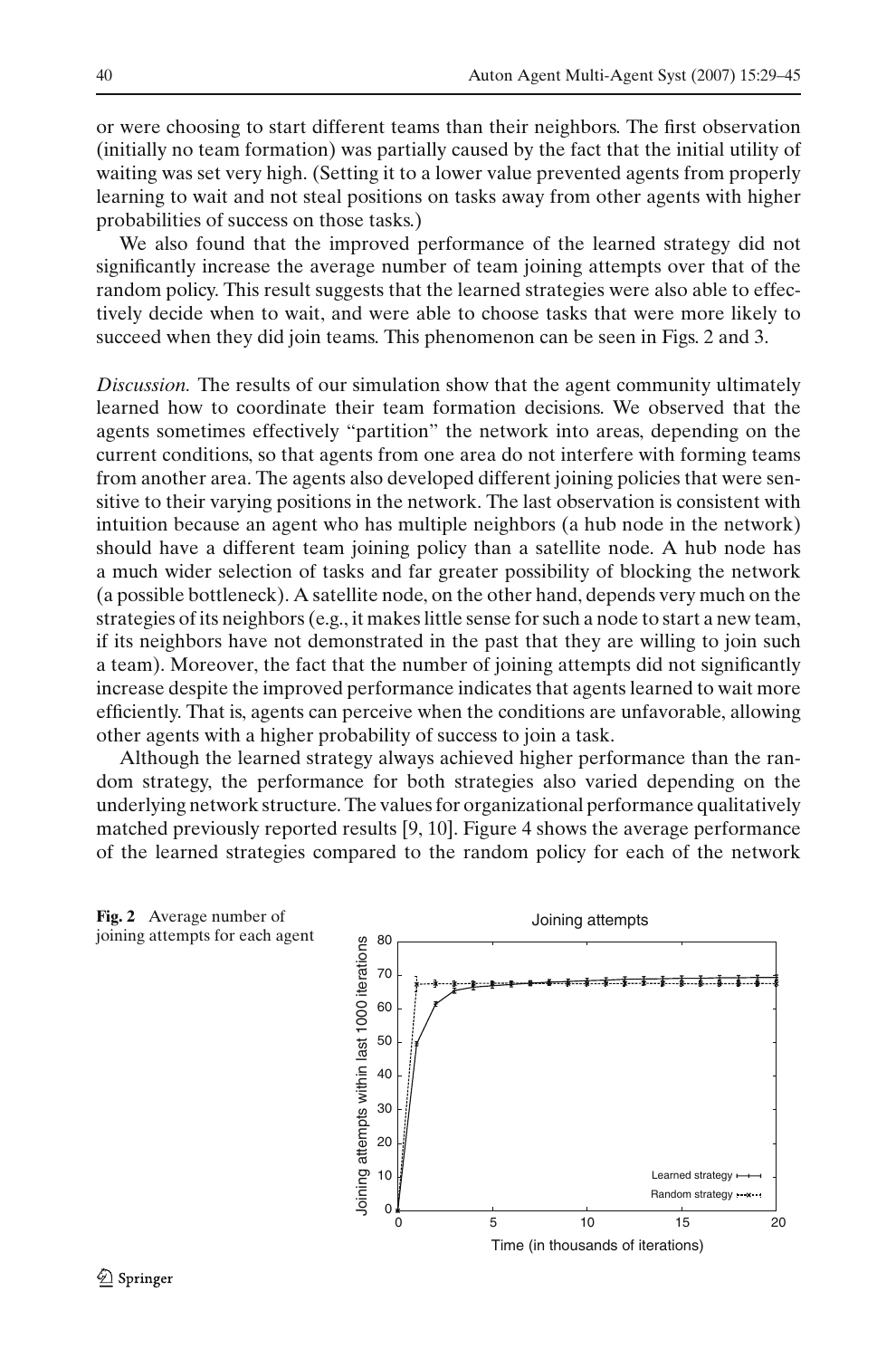

**Fig. 3** Average number of joining attempts for each agent for each of the four network structures. (**a**) lattice, (**b**) small-world, (**c**) random, (**d**) scale-free

structures. For all network structures, the agents that learned were able to increase organizational performance, demonstrating that it is possible to learn, independent of the social network topology.

Our approach only compares the learned strategy to the random strategy, which is a useful lower baseline. The task load in the environment was intentionally very heavy, and agents were not capable of executing all the tasks given the network restrictions, lack of global knowledge, and skill diversity. However, we selected the new task introduction rate, task size, advertisement and execution times so that the upper theoretical performance limit would be 1.0 in a society represented by a fully connected graph (effectively no network restriction) and with only one skill existing in the society (all agents are identical). Additionally, we tried to estimate experimentally the upper bound in an environment where there is no network restriction, agents have access to global information, and they have diverse skills (10 skills;  $\sigma = 10$ ). The best result we obtained in such an environment using a greedy approach was 0.55. Unfortunately, there is no easy way to estimate the exact theoretical upper limit of performance for the parameters we used, since the size and complexity of the problem makes an optimal solution intractable.

The main criterion we measured was the performance of the whole organization, defined earlier as the ratio of tasks executed (equivalent to number of teams successfully formed) to the number of all tasks introduced to the system.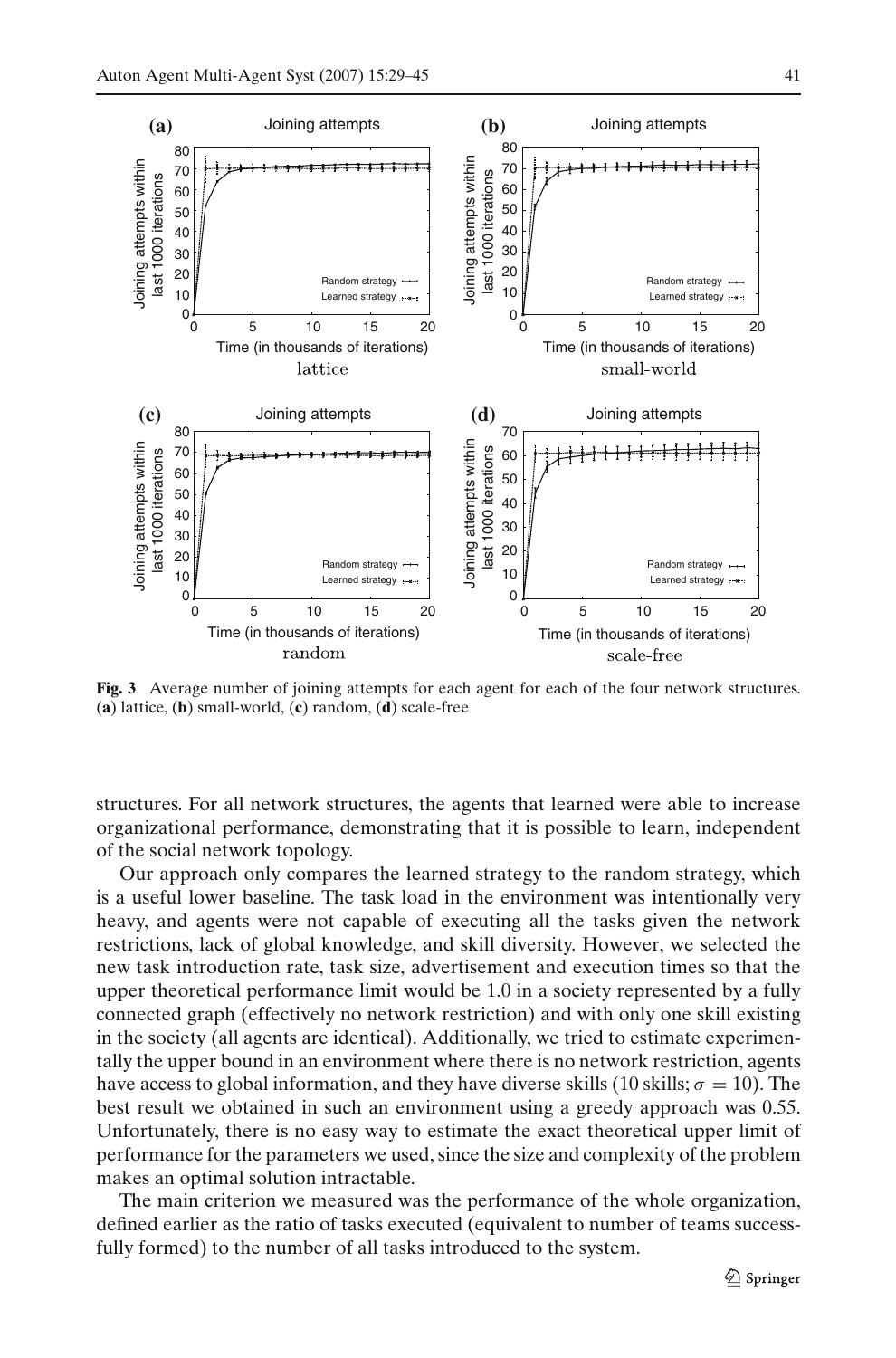

**Fig. 4** Average organizational performance for each of the four network structures. (**a**) lattice, (**b**) small-world, (**c**) random, and (**d**) scale-free

An alternative criterion we considered was the local efficiency of agents, which is defined as:

efficiency = 
$$
\frac{\text{\# of teams successfully formed}}{\text{\# of task commitments}}
$$
 (9)

Local efficiency reflects the strain on resources put by the joining policy. Low efficiency indicates that agents may waste their efforts by trying to join teams that will not be successful. It should also be stressed that high efficiency does not necessarily correspond to high performance. It is possible to maintain high efficiency by taking few risks, and only joining tasks with a high probability of success. Such a strategy, however, will lead to a situation where agents rarely join tasks unless forced to do so, which would impact organizational performance adversely.

### **5. Motivational application domains**

The model for team formation presented above and our results show that it is possible to learn efficient strategies in a distributed, networked multi-agent system. The ideas presented here can be of practical importance, if further advanced and expanded. Mechanisms for team formation and protocols for efficient and effective teamwork are required by many different types of multi-agent systems. As agent systems are increasingly deployed in large-scale environments, the impact of agent interactions

 $\hat{\mathcal{D}}$  Springer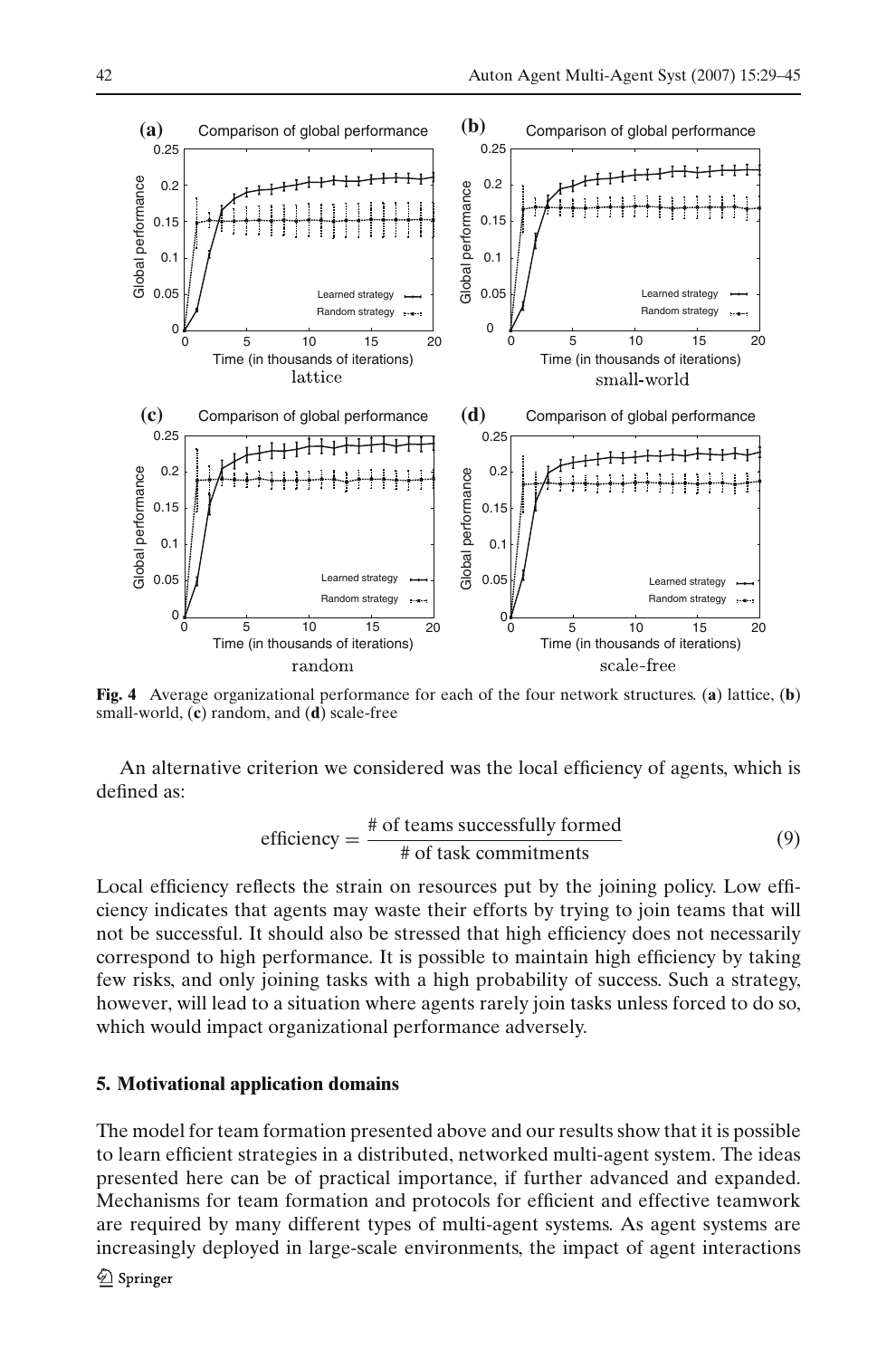will grow. It will become necessary to understand, engineer, and control the behavior of agents and agent organizations, preferably promoting self-organization and learning. We briefly present two domains that motivate the need for understanding patterns of agent interactions.

*Disaster and emergency response.* Disaster and emergency response has been identified as a challenging and important research application for multi-agent systems. Simulated emergency-response environments have been created for use in multiagent systems research [14, 18, 24]. In multi-agent disaster response, there can be many agents with many different skills, such as fire brigades, ambulance crews, police officers, civilian volunteers, and even military personnel.

One disaster response scenario requires decentralized coordination (or coordination with a local dispatcher) among the agents in the environment. When these agents must coordinate to respond to disasters, the relations among the agents play an essential role. The agents must know about, and be able to communicate with, other agents in the environment. Relationships between agents could also be built on other factors (e.g., trust or quality of historical support). An additional dimension of complexity is added when the dynamics of emergencies are considered. It is possible to imagine scenarios in which several emergencies happen simultaneously, and agents in local regions of the environment become busy. If the network structure of the first responders facilitates it, agents from other regions of the environment could assist in areas of high demand. Clearly, in this setting, the interconnections among the different agents and the different types of agents will have an impact on the effectiveness of the agent organizations to respond to emergencies.

*Sensor networks.* Sensor networks are rapidly becoming an important area of research for the multi-agent systems community. Applications of sensor networks include environmental monitoring, structural modeling, disaster management, health care, and manufacturing [4]. Sensor networks can be either wired or wireless. Wireless sensor networks present several unique challenges, including network connectivity among sensors (i.e., agents) situated in some physical space, which largely determines the connectivity of a sensor network.

Some sensor networks are comprised of homogeneous agents, but more realistic environments are made up of heterogeneous agents. Many different types of agents can be included in sensor networks, including sector managers, data collectors, data routers, and end point sensors. In these situations, the role that an agent plays and the interconnectivity of the agents is important for the overall efficiency of the network. An ability to learn the effects of interconnectivity by the agents themselves will be essential to designing autonomously operating networks, and ensuring the effectiveness of multi-agent sensor networks.

## **6. Future work and conclusions**

We have demonstrated that agents can learn efficient and effective policies for joining and initiating teams in a real-time, heavily loaded task environment. Additionally, our learning framework allows the agents to significantly improve their organizational performance in a wide variety of network structures.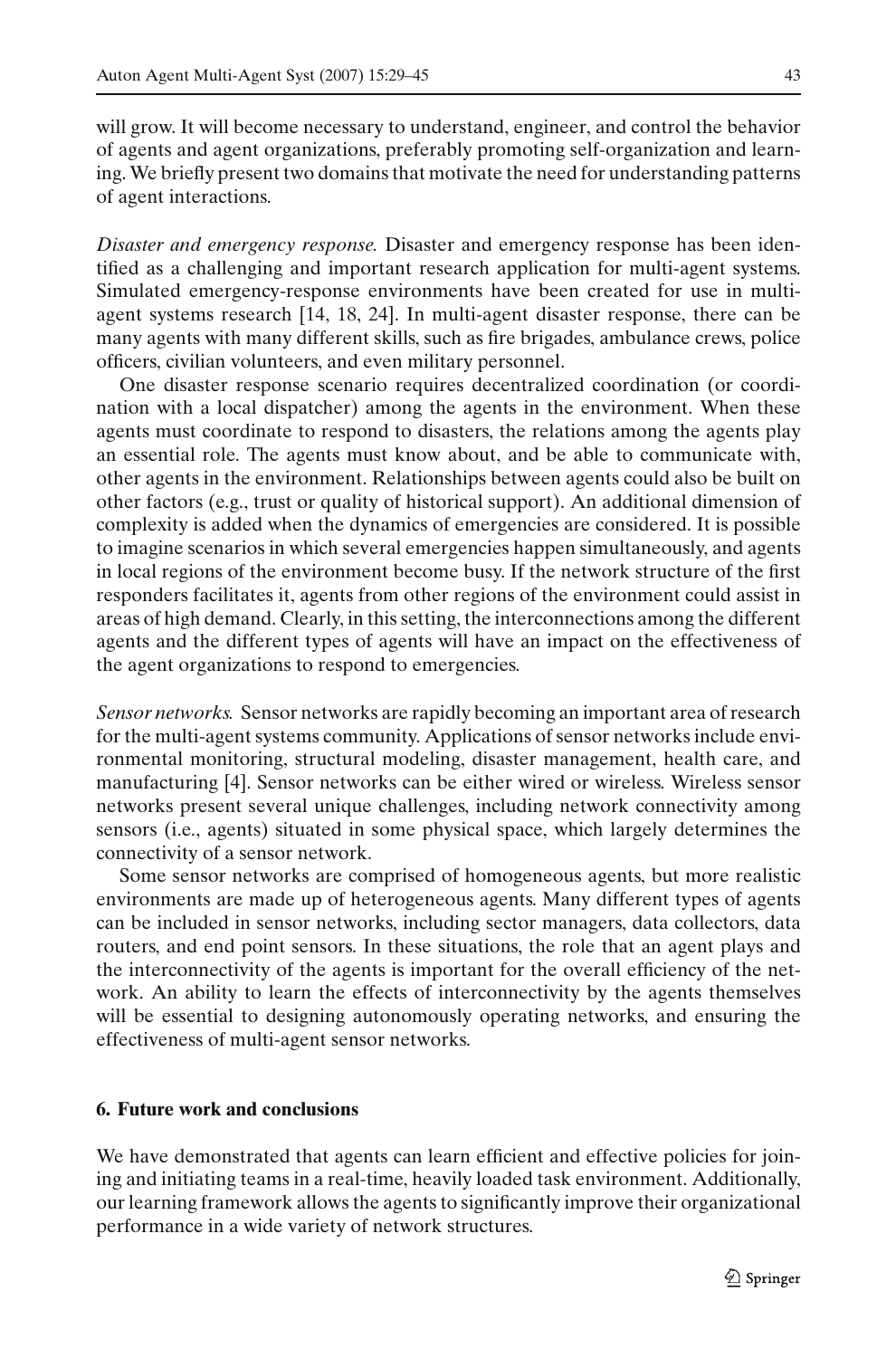In the future, we plan to further investigate the use of various machine learning techniques in our learning framework. In particular, we are exploring the use of ensemble techniques for online learning, as well as mechanisms for learning from imbalanced data sets. It would be useful for the designers of agents for large-scale multi-agent systems to understand the trade-offs among different learning techniques for team formation and the impact of these techniques on organizational performance and individual agent policies. We also plan to conduct a more in-depth study of the policies that agents learn, with a particular focus on comparing the learned strategies for various social network structures and for different positions within these structures.

As discussed earlier, the current model assumes that all agents are behaving in a locally self-interested manner. An environment that included genuinely cooperative or genuinely malicious agents would require different learning methods. In such an environment, it could be useful for the agents to incorporate notions of trust and reputation when deciding which agents to work with. The task model could also be extended to incorporate richer task payoff models (e.g., unequal distribution of profits to agents depending on role or performance).

**Acknowledgements** The authors would like to thank the other members of the MAPLE Laboratory for invaluable comments and assistance. We would also like to thank the reviewers, whose comments helped us to improve this article.

### **References**

- 1. Abdallah, S., & Lesser, V. (2004). Organization-based cooperative coalition formation. In: *Proceedings of the IEEE/WIC/ACM international conference on intelligent agent technology (IAT)*.
- 2. Albert, R., & Barabási, A. (2002). Statistical mechanics of complex networks. *Review of Modern Physics*, 99, 7314–7316.
- 3. Bernstein, D. S., Givan, R., Immerman, N., & Zilberstein, S. (2002). The complexity of decentralized control of Markov decision processes. *Mathematics of Operations Research, 27,* 819–840.
- 4. Culler, D., Estrin, D., & Srivastava, M. (2004). Overview of sensor networks. *IEEE Computer, 37,* 41–19.
- 5. Domingos, P., & Pazzani, M. (1997). On the optimality of the simple Bayesian classifier under zero-one loss. *Machine Learning, 29*, 103–130.
- 6. Dutta, S., & Sen, S. (2003). Forming stable partnerships. *Cognitive Systems Research, 4*, 211–221.
- 7. Erdos, P., & Renyi, A. (1959). On random graphs. *Publicationes Mathematicae, 6*, 290–297.
- 8. Excelente-Toledo, C. B., & Jennings, N. R. (2003). Learning when and how to coordinate. *Web Intelligence and Agent System, 1,* 203–218.
- 9. Gaston, M., & desJardins, M. (2003). Team formation in complex networks. In: *Proceedings of the 1st NAACSOS conference*.
- 10. Gaston, M., Simmons, J., & desJardins, M. (2004). Adapting network structures for efficient team formation. In: *Proceedings of the AAMAS-04 workshop on learning and evolution in agent-based systems*.
- 11. Gaston, M. E., & desJardins, M. (2005). Agent-organized networks for dynamic team formation. In: *Proceedings of the 2005 international conference on autonomous agents and multi-agent systems*.
- 12. Horling, B., Benyo, B., & Lesser, V. (2001). Using self diagnosis to adapt organizational structure. In: *Proceedings of the 5th international conference on autonomous agents*.
- 13. Hunsberger, L., & Grosz, B. (2000). A combinatorial auction for collaborative planning. In: *Proceedings of the fourth international conference on multi-agent systems (ICMAS-2000)*.
- 14. Kitano, H. (2000). RoboCup rescue: a grand challenge for multi-agent systems. In: *Proceedings of the fourth international conference on multi-agent systems (ICMAS-2000)*.
- 15. Kraus, S., Shehory, O., & Taase, G. (2003). Coalition formation with uncertain heterogeneous information. In: *Proceedings of the second international joint conference on autonomous agents and multiagent systems (AAMAS '03)*.